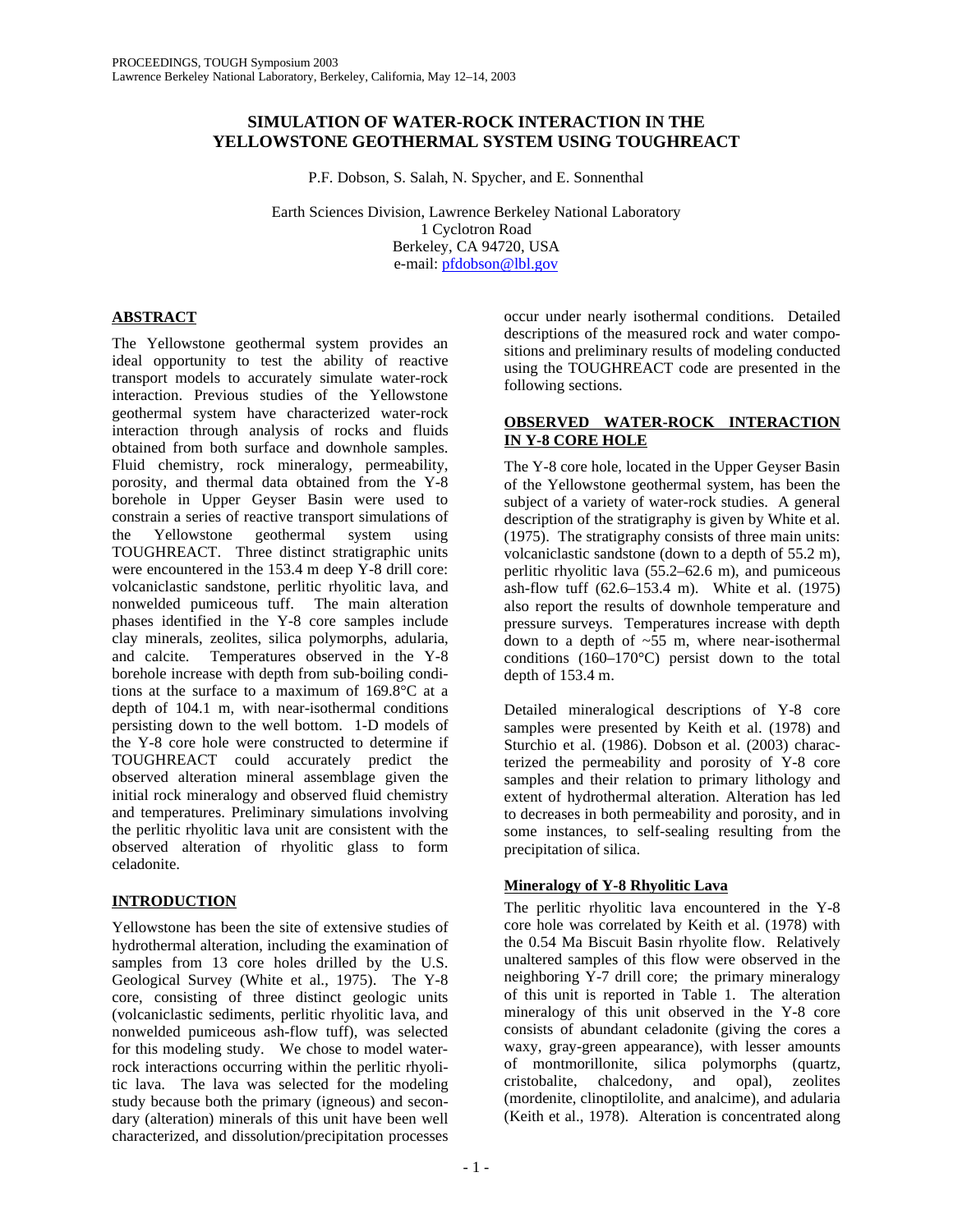hydration cracks in the perlitic glass and within veins and fractures (Figure 1).

*Table 1. Mineralogy and Corresponding Thermodynamic Representation for Y-8 Rhyolite Lava.* 

| Mineral         | Model Mineral   | Abundance (%) |
|-----------------|-----------------|---------------|
| Rhyolitic glass | Rhyolitic glass | 82.3          |
| Plagioclase     | Ab80An20        | 7.8           |
| Sanidine        | Microcline      | 2.3           |
| Ouartz          | Ouartz          | 2.1           |
| Clinopyroxene   | Diopside        | 2.8           |
| Fe-Ti oxides    | Hematite        | 2.0           |
| Orthopyroxene   | Enstatite       | 0.6           |

Primary mineralogy of Y-8 perlitic rhyolitic lava from Sturchio et al. (1986).



*Figure 1. Photomicrograph of perlitic rhyolitic lava from Y-8 core at 61.37 m depth. Euhedral plagioclase crystals are in a glassy groundmass. Celadonite alteration is concentrated along perlitic cracks. Bottom length is 3.2 mm.* 

#### **Porosity and Permeability of Y-8 Rhyolitic Lava**

Dobson et al. (2003) made a total of 6 porosity and 39 permeability measurements on perlitic rhyolitic core samples from the Y-8 well. Porosity measurements ranged from 3.4–16.2 %, with a mean value of 10.1 %. All but three of the permeability values were below 0.1 md (the detection limit of the minipermeameter used for most of the permeability measurements). The six values obtained for this unit using a conventional permeameter (with a minimum detection limit of 0.5 µd) ranged from 0.003–0.020 md.

#### **Y-8 Water Compositions**

The compositions of water samples collected using a downhole sampler from the Y-8 well were reported by Fournier (1981), Sturchio et al. (1986), and Sturchio et al. (1989). Composite values derived from these published analyses are presented in Table 2. For comparison and use in the modeling effort, a non-thermal groundwater composition from a rhyolitic terrain (Taupo volcanic zone) is also presented.

*Table 2. Initial Water Compositions.* 

| Species                    |             | Groundwater |
|----------------------------|-------------|-------------|
| (molal)                    | Y-8 water   |             |
| Сľ                         | 6.685e-03   | 7.33e-05    |
| F                          | 1.474e-03   | 1.74e-05    |
| HCO <sub>3</sub>           | 8.407e-03   | $6.49e-04$  |
| $\mathrm{SO}_4^{-2}$       | 1.561e-04   | $3.23e-0.5$ |
| $SiO$ , (aq.)              | 4.827e-03   | $1.05e-03$  |
| $AIO$ ,                    | 5.559e-06   | 1.11e-07    |
| $\text{Ca}^{42}$           | 8.483e-05   | 7.24e-05    |
| $Mg^{2}$                   | $9.052e-06$ | 5.35e-05    |
| $HFeO2$ (aq.)              | 5.372e-06   | 1.79e-07    |
| $K^{\scriptscriptstyle +}$ | $4.220e-04$ | 3.58e-05    |
| $Na+$                      | 1.618e-02   | 4.57e-04    |
| pH                         | 7.26        | 7           |

Data for Y-8 water from Fournier (1981), Sturchio et al. (1986), and Sturchio et al. (1989). Data for cold groundwater from Timperley (1983).

## **PRELIMINARY MODELING OF WATER-ROCK INTERACTION**

The TOUGHREACT simulator (Xu and Pruess, 2001a, b) was used for the water-rock reaction simulations. TOUGHREACT incorporates reactive chemistry and transport into the TOUGH2 code (Pruess, 1991), using a sequential iteration approach for coupling chemical transport and reaction. The fluid velocities and phase saturations are used for chemical transport simulation after solution of the flow equations. Chemical transport is solved on a component by component basis, and the resulting concentrations are substituted into the chemical reaction model. Newton-Raphson iteration is used to solve the system of chemical reaction equations on a grid-block basis. The equation-of-state module EOS3, which considers the fully coupled flow of water, air and heat, was used for all simulations. TOUGHREACT allows for the selection of either kinetic or equilibrium thermodynamics to be used for mineral dissolution and precipitation.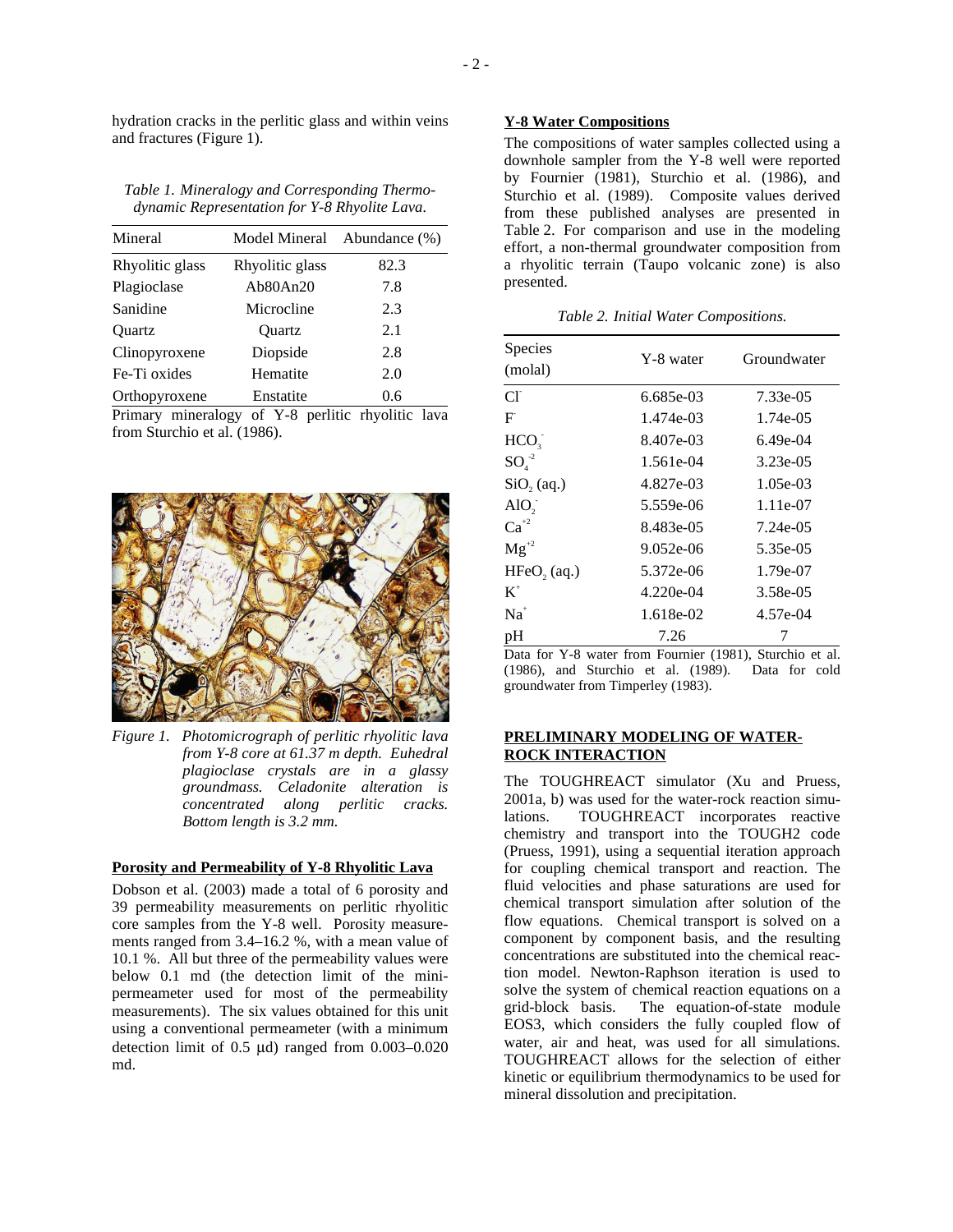In this preliminary work we did not consider changes in redox state, so all iron (both in mineral and dissolved species) is represented as ferric iron.

Thermodynamic and kinetic data from various literature sources (Spycher and Sonnenthal, 2003) were employed in the simulations. Four of the considered minerals (anhydrite, goethite, calcite, and hematite) were set to react at equilibrium with the aqueous phase. Other minerals (amorphous silica, αcristobalite, microcline, albite, Ca-, Na-, and Mgsmectite, illite, quartz, rhyolitic glass, enstatite, diopside, plagioclase (Ab80An20), stellerite, heulandite, mordenite, analcime, clinoptilolite, kaolinite, fluorite, and celadonite) were set to react under kinetic constraints. The solubility constant of the glass was calculated using a modified version of the Techer et al. (2001) method (Salah et al., in prep.) and microprobe analyses of unaltered glass from the Biscuit Basin rhyolite (Sturchio et al., 1986).

Water-rock interactions were evaluated in two steps. First, the saturation states of minerals in the Y-8 geothermal fluid were computed at reservoir temperatures. This allowed us to determine which mineral phases would likely be dissolving (undersaturation) or precipitating (supersaturation). Next, a dilute groundwater composition was numerically reacted with the primary Y-8 mineralogy at 170°C. Using this methodology, the evolution of fluid and rock compositions with time could be evaluated and compared with the observed 'final' water and rock compositions of the Yellowstone geothermal system. Reactions with a gas phase were not considered for this preliminary work.

## **Determination of Mineral Saturations for Y-8 Geothermal Water**

This simple model evaluated the degree of saturation in the reconstituted Y-8 water for each of the minerals considered in this study. First, the Y-8 water composition (Table 2) was speciated using a temperature of 170°C. Then, the model was run for 1 second to preclude water-rock interaction, and log (Q/K) values of the initial minerals present in the rock as well as potential secondary phases were examined (Table 3). Rhyolitic glass and potassium feldspar are undersaturated, and thus are predicted to dissolve, while the secondary minerals calcite, albite, and celadonite are oversaturated, and predicted to precipitate from this water. The geothermal water is near equilibrium with respect to the minerals Ab80An20, quartz, illite, and fluorite. None of the zeolitic phases evaluated were supersaturated in the thermal water.

*Table 3. Mineral Saturations in Y-8 Water.* 

| Mineral Phase          | $+$ Log $(Q/K)$ | $-Log(Q/K)$ |
|------------------------|-----------------|-------------|
| <b>Rhyolitic glass</b> |                 | $-2.808$    |
| Ab80An20               | 0.047           |             |
| <b>Microcline</b>      |                 | $-0.983$    |
| <b>Ouartz</b>          | 0.193           |             |
| <b>Diopside</b>        | 2.581           |             |
| <b>Hematite</b>        | 6.186           |             |
| <b>Enstatite</b>       | 0.837           |             |
| Anhydrite              |                 | $-2.273$    |
| Goethite               | 2.439           |             |
| Calcite                | 0.774           |             |
| Amor. silica           |                 | $-0.426$    |
| $\alpha$ -cristobalite |                 | $-0.140$    |
| Albite                 | 0.345           |             |
| Ca-smectite            |                 | $-1.065$    |
| Na-smectite            |                 | $-1.324$    |
| Mg-smectite            |                 | $-1.004$    |
| <b>Illite</b>          |                 | $-0.088$    |
| Stellerite             |                 | $-0.225$    |
| Heulandite             |                 | $-1.287$    |
| Mordenite              |                 | $-1.691$    |
| Analcime               |                 | $-5.707$    |
| Clinoptilolite         |                 | $-1.564$    |
| Kaolinite              |                 | $-1.158$    |
| Fluorite               |                 | $-0.094$    |
| Celadonite             | 2.323           |             |

Primary phases are highlighted in bold.

## **Simulation of Water-Rock Interaction Using 1-D Plug Flow Model**

A plug-flow model similar to that used by Dobson et al. (2003) was employed to evaluate chemical changes in both water and rock composition resulting from water-rock interaction. For this simplified model, an isothermal (170°C) 1-D plug flow model was constructed with 5 rock elements. Dilute groundwater (Table 2) was injected in the first element at a constant rate, with a correspondingly slow seepage velocity ( $\sim$ 3.5  $\times$  10<sup>s</sup> m/s) to facilitate water-rock interaction. The last rock element was assigned a large volume  $(>10^{50} \text{ m}^3)$  to act as a constant pressure boundary. The simulation was run for  $1.97 \times 10^5$  days. While this is a relatively short time period (539 y) on the time scale of most geothermal systems (thousands to hundreds of thousands of years), it is sufficient to permit waterrock interaction. Changes in fluid compositions and mineral abundances were monitored in the first and fourth rock blocks throughout the simulation.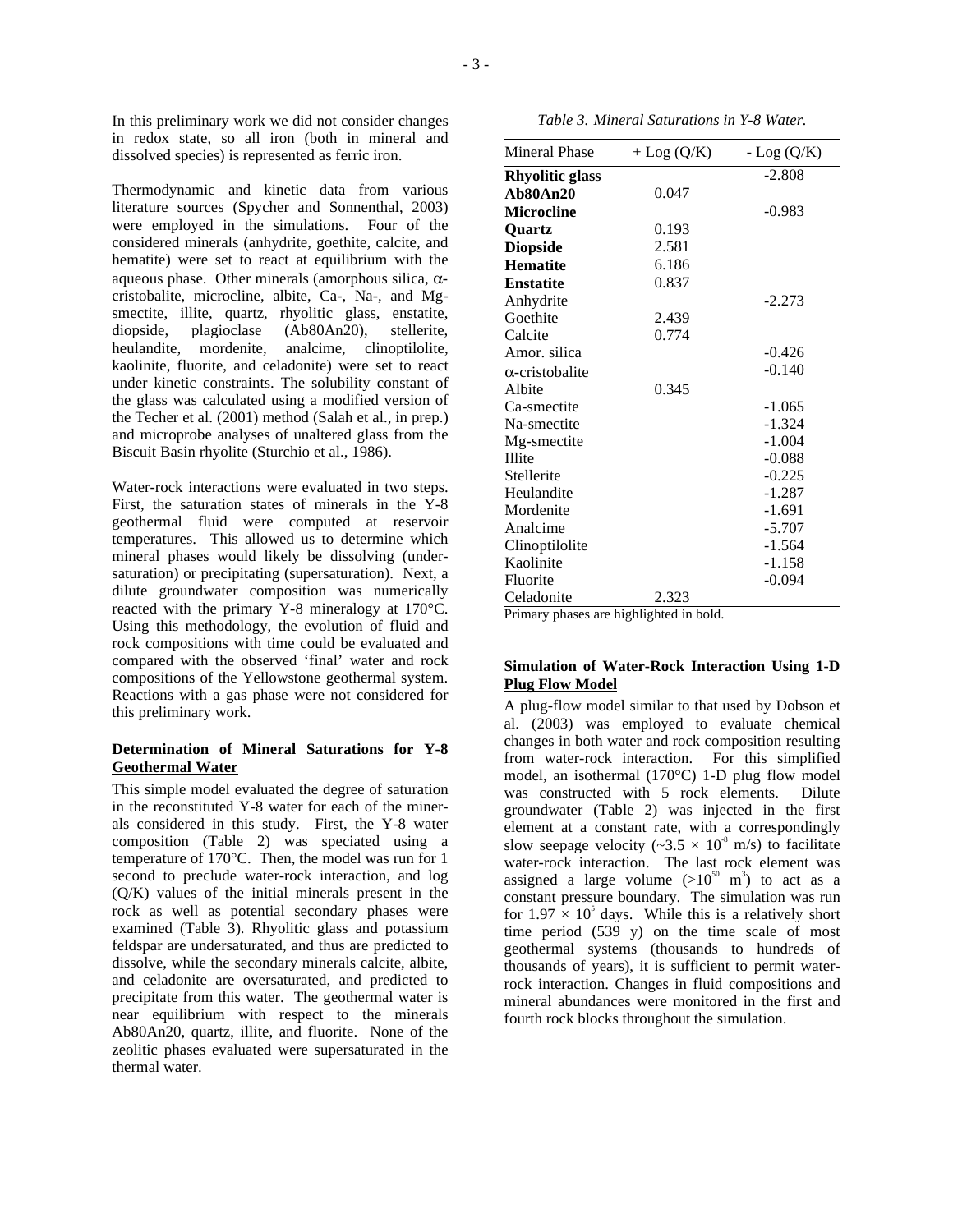The dominant process observed in the simulation was the dissolution of rhyolitic glass, the primary mineral constituent of the rock, with over 95% of the glass dissolved after 50,000 days (Figure 2). Other primary mineral phases undergoing dissolution include quartz, enstatite, plagioclase, hematite, microcline, and diopside (except in the first rock element).



*Figure 2. Simulated changes in abundance of primary and secondary minerals in the fourth plug-flow rock element. Smectite, stellerite, kaolinite, and microcline exhibit minimal change in abundance. Minerals with no measured change in abundance are not plotted.* 

The simulation also resulted in the precipitation of several secondary mineral phases. Illite and celadonite, the most abundant alteration phase in the Y-8 rhyolitic lavas, were the two main aluminosilicate minerals formed. Goethite, used as a proxy for iron-bearing secondary mineral phases, also precipitated during the simulation. None of the zeolites observed in the core samples (mordenite, clinoptilolite, and analcime) was produced in the simulation.

#### *Simulated changes in fluid chemistry*

Changes in fluid chemistry in the plug-flow simulation were monitored over time in the fourth element block, where the most pronounced changes in fluid chemistry were expected. Most dissolved species experience rapid initial changes in concentration, followed by the development of nearly steady-state conditions. The evolved water composition at the end of the simulation (Table 4) is very similar in many components to the initial dilute fluid (Table 2), reflecting the elevated integrated water-rock ratio for this simulation. Although some species experience increases in concentration resulting from mineral dissolution, other species, such as chloride and sodium, never approach the elevated concentrations observed in the Y-8 geothermal water.

# **Element A11 4**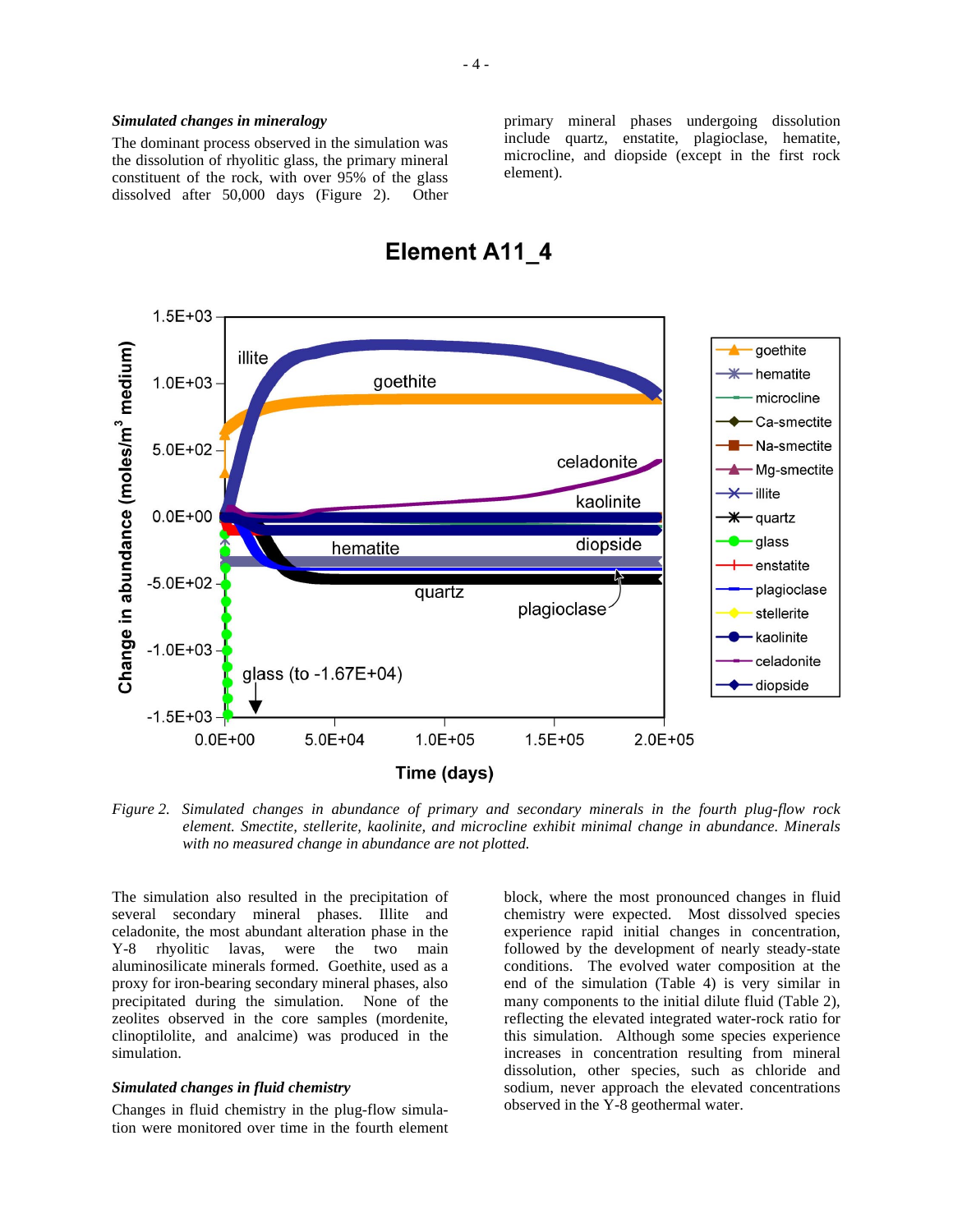| <b>Species</b>       | Range of simulated Value at end of |            |
|----------------------|------------------------------------|------------|
| (molal)              | values                             | simulation |
| CI                   | $7.33e-5 - 7.43e-5$                | 7.33e-5    |
| F                    | $1.74e-5 - 1.76e-5$                | 1.74e-5    |
| HCO <sub>2</sub>     | $5.57e-4 - 7.13e-4$                | $6.49e-4$  |
| $\mathrm{SO}_4^{-2}$ | $3.23e-5 - 3.27e-5$                | $3.23e-5$  |
| $SiO$ , (aq.)        | $1.05e-3 - 4.66e-3$                | $1.11e-3$  |
| $AIO$ ,              | $1.11e-7 - 1.39e-4$                | $4.98e-5$  |
| $Ca^{+2}$            | $5.93e-5 - 1.39e-4$                | 7.24e-5    |
| $Mg^{+2}$            | $4.97e-11 - 5.46e-5$               | 4.43e-5    |
| $HFeO$ , $(aq.)$     | $9.05e-9 - 1.79e-7$                | $9.16e-9$  |
| $K^+$                | $9.41e-6 - 2.37e-4$                | 3.66e-5    |
| $Na+$                | $4.57e-4 - 9.18e-4$                | $4.57e-4$  |
| pH                   | $7.00 - 7.61$                      | 7.07       |

*Table 4. Simulated Water Compositions.* 

### **DISCUSSION AND CONCLUSIONS**

This work represents a preliminary attempt to model water-rock interaction at Yellowstone. These simulations capture the dominant mineral phases undergoing dissolution and precipitation in the rhyolitic lava. However, precipitation of the zeolites clinoptilolite, mordenite, and analcime, which were observed in the Y-8 core samples, was not predicted.

There are a number of possible explanations for the discrepancies between the simulated and observed water-rock interaction. The sampled Y-8 water composition was assumed to be in equilibrium with the rhyolitic lava unit. As noted earlier, there are three distinct rock units present in the Y-8 core hole, and minerals found in the other two units may control the fluid composition. Although a downhole sampler was used to collect the samples, boiling may have altered the water samples.

A number of simplifications were made in the waterrock simulations. Stoichiometric end-member compositions were used for most of the minerals, but many of the actual observed primary and secondary mineral phases have intermediate compositions. Gas species were not included in these simulated reactions. Assumed reactive surface areas were used to simulate kinetic mineral reactions. Development of a more rigorous precipitation rate law that includes surface free energy effects as a function of particle size and surface area may improve predictions of clay and zeolite precipitation. The use of a longer plug flow model (thus decreasing the water-rock ratio) might result in more substantial changes in the evolved fluid chemistry.

Future modeling of water-rock interaction at Yellowstone can address some of the simplifications mentioned above. The ultimate goal of this work is to capture the relation between hydrothermal alteration and changes in permeability and porosity observed in the Yellowstone geothermal system.

## **ACKNOWLEDGMENTS**

We thank Terry Keith and Tom Michalski of the USGS for facilitating the initial study of the Y-8 core. Tim Kneafsey and Jeff Hulen participated in the characterization of the Y-8 core samples. John Apps was the primary developer of the mineral thermodynamic database employed in this study. Stefan Finsterle provided helpful comments through his review of this manuscript, and Diana Swantek provided assistance with the illustrations. This work was supported by the Director, Office of Civilian Radioactive Waste Management, U.S. Department of Energy, through Memoradum Purchase Order EA9013MC5X between Bechtel SAIC Company, LLC, and the Ernest Orlando Lawrence Berkeley National Laboratory (Berkeley Lab). The support is provided to Berkeley Lab through the U.S. Department of Energy Contract DE-AC03–76SF00098.

#### **REFERENCES**

Dobson, P.F., T.J. Kneafsey, J. Hulen, and A. Simmons, Porosity, permeability, and fluid flow in the Yellowstone geothermal system, Wyoming, *Jour. Volcan. Geotherm. Res.*, *123*, 313–324, 2003.

Dobson, P.F., T.J. Kneafsey, E.L. Sonnenthal, N. Spycher, and J.A. Apps, Experimental and numerical simulation of dissolution and precipitation: implications for fracture sealing at Yucca Mountain, Nevada, *J. Contam. Hydrol., 62–63*, 459–476, 2003.

Fournier, R.O., Application of water geochemistry to geothermal exploration and reservoir engineering, In: *Geothermal Systems: Principles and Case Histories,*  eds. L. Rybach and L.J.P Muffler, John Wiley and Sons, pp. 109–143, 1981.

Keith, T.E.C, D.E. White, and M.H. Beeson, Hydrothermal alteration and self-sealing in Y-7 and Y-8 drill holes in northern part of Upper Geyser Basin, Yellowstone National Park, Wyoming, *U.S. Geol. Surv. Prof. Paper 1054-A*, 26 pp., 1978.

Pruess, K., *TOUGH2—a general-purpose numerical simulator for multiphase fluid and heat flow*. Rep. LBL-29400, Lawrence Berkeley National Laboratory, Berkeley, CA, 1991.